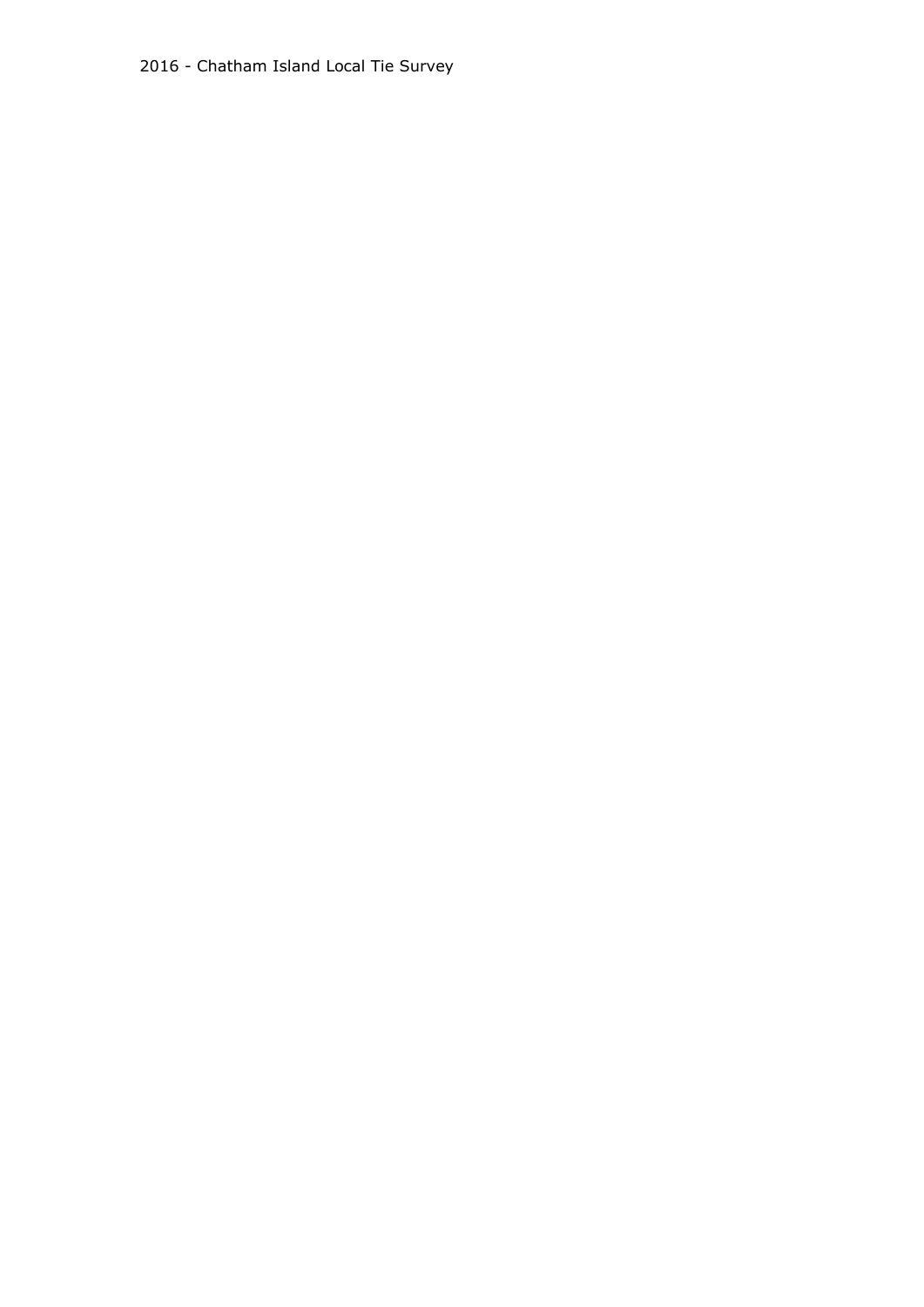# **Contents**

| 1. |                                                                                                  |
|----|--------------------------------------------------------------------------------------------------|
| 2. |                                                                                                  |
| 3. |                                                                                                  |
| 4. | 3.1.<br>3.1.1.<br>3.1.2.<br>3.2.<br>3.2.1.<br>3.2.2.<br>3.3.<br>3.4.<br>3.5.<br>3.5.1.<br>3.5.2. |
| 5. | 4.1.<br>4.1.1.                                                                                   |
| 6. | 5.1.<br>5.2.<br>5.3.<br>5.3.1.<br>5.3.2.<br>5.4.<br>5.4.1.<br>5.4.2.<br>5.4.3.                   |
|    | 6.1.<br>6.1.1.<br>6.1.1.<br>6.2.<br>6.2.1.<br>6.3.<br>6.4.<br>6.5.                               |
| 7. |                                                                                                  |
| 8. |                                                                                                  |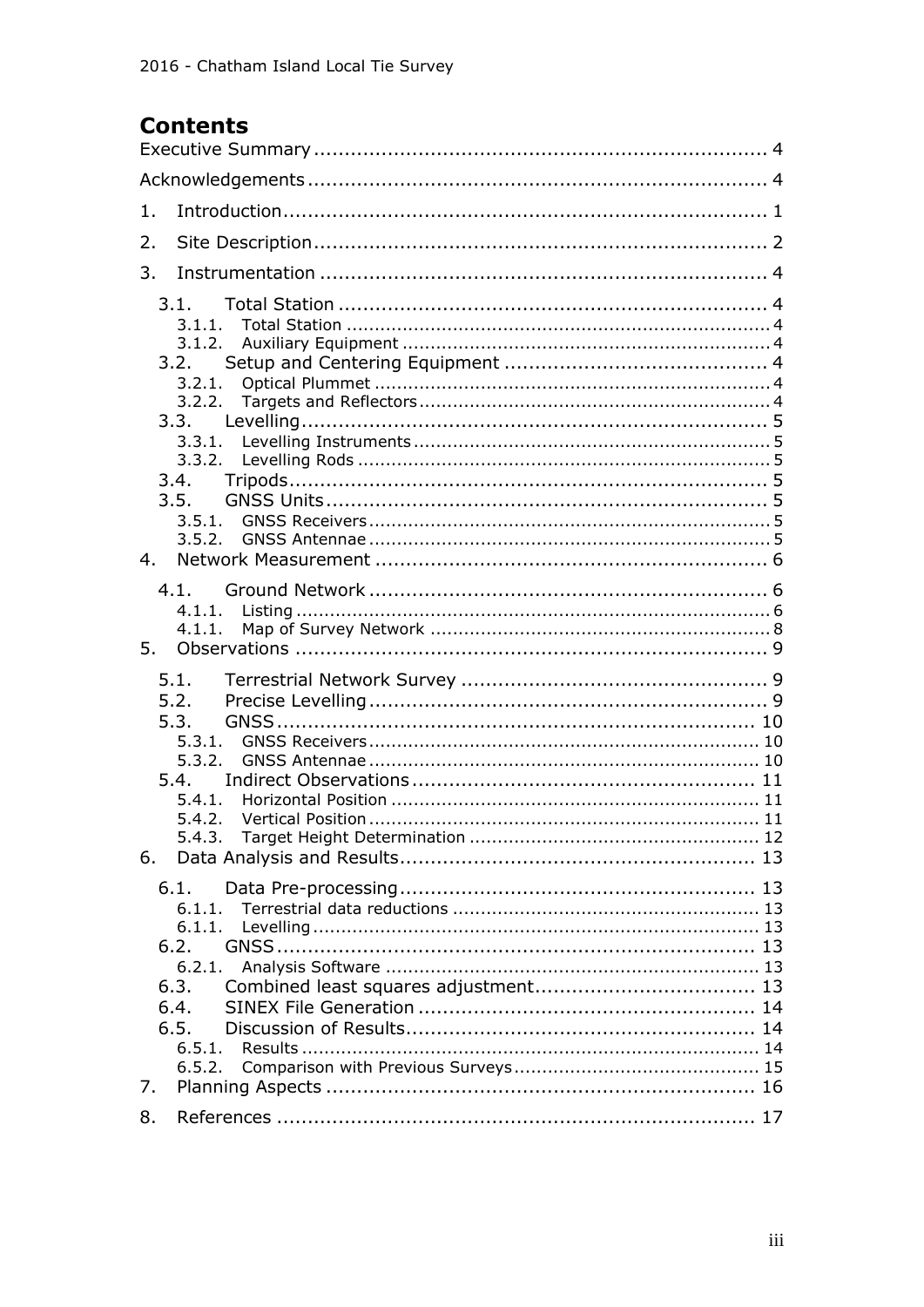# <span id="page-3-0"></span>**Executive Summary**

The Chatham Islands are located approximately 800 east of Christchurch, New Zealand. The Owenga site is located in the south west corner of the main island along Waitangi Wharf-Owenga Rd near the Waitangi Wharf. The survey was completed between 1 June – 3 June 2016.

The purpose of the survey was to determine the relationship between a relocated DORIS antenna (OWFC), its reference mark, the relocated REGINA continuously operating reference station (OWMG) and the station's antenna reference point (ARP). The reference mark for the previous DORIS antenna (OWEC) was also included the survey. The previous REGINA site (OWNG) is no longer accessible.

The following report documents the technical aspects of the survey.

# <span id="page-3-1"></span>**Acknowledgements**

Land Information New Zealand (LINZ) would like to acknowledge Geoscience Australia (GA) for their support and assistance during this survey. The survey would have not been possible without their advice and equipment.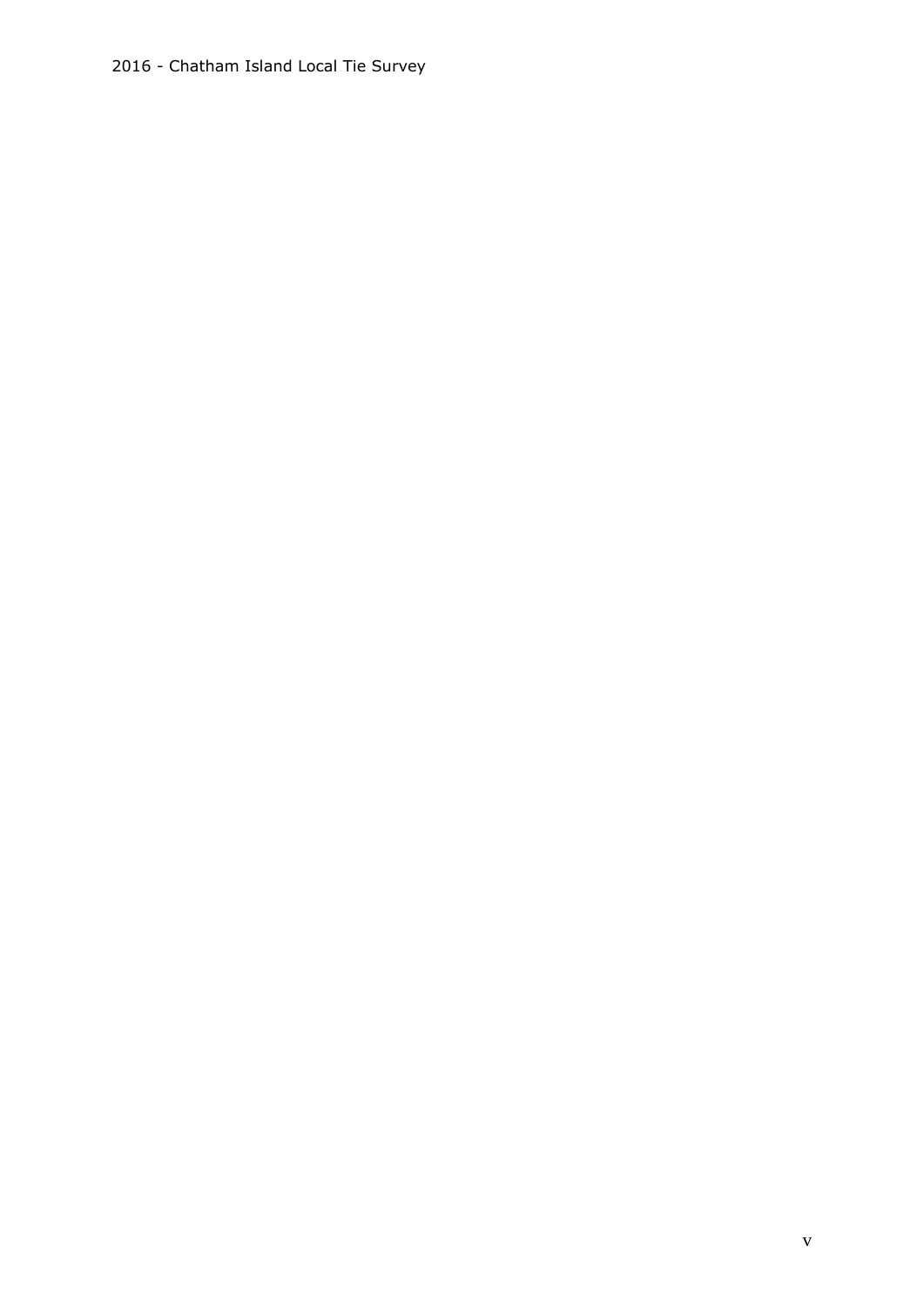# <span id="page-5-0"></span>**1. Introduction**

This report accompanies the SINEX file computed as part of the local tie survey. Below are the high level steps in our approach for the observation and computation:

- The calibration of all geodetic instrumentation including: total station instruments, fixed height mounts and reflectors
- The observation of a vertical geodetic network by application of geodetic levelling (in our case specifically EDM height traversing) to survey marks at the site.
- The observation of a three dimensional geodetic network by conventional terrestrial geodetic observations, including angles and distances to survey marks established at the site.
- The observation of a Global Navigation Satellite System (GNSS) network on suitable survey marks at the site
- The reduction of terrestrial geodetic observations, including the correction of observations for instrument and target bias, set reduction and atmospheric effects
- Analysis of GNSS observations to derive GPS only coordinate estimates and associated geocentric covariance (VCV) matrix
- Least squares (minimally constrained) adjustment of all observations, including the terrestrial observations and the coordinates/covariance matrix calculated from the GNSS observations.
- The generation of a SINEX file of the stations of interest (ie: those with DOMES)

This report assumes that the reader has an understanding of the basic concepts of geodetic surveying and does not detail or justify the approach taken.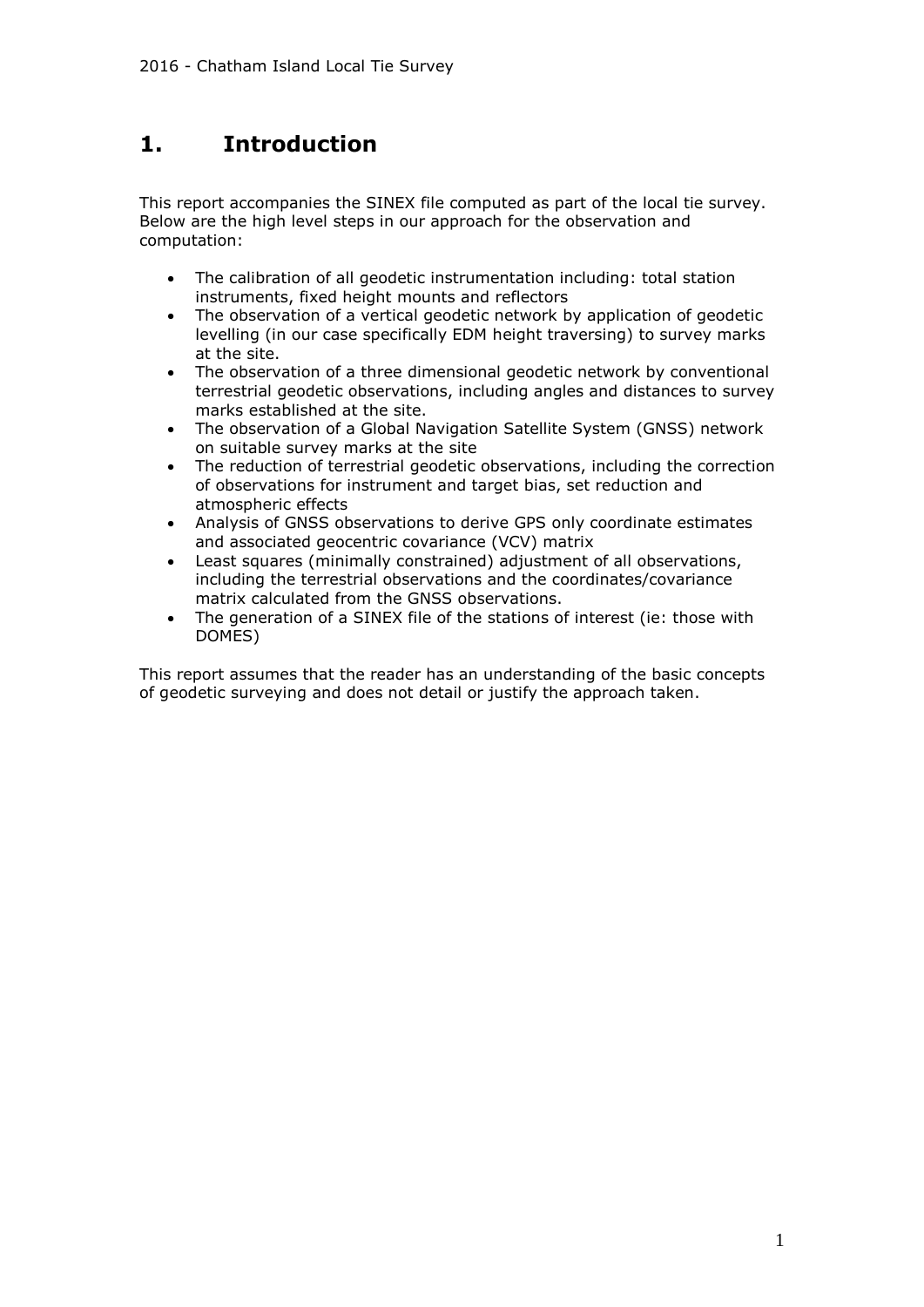# <span id="page-6-0"></span>**2. Site Description**

The Chatham Islands are located approximately 800 east of Christchurch, New Zealand. The Owenga site is located in the south west corner of the main island along Waitangi Wharf-Owenga Rd near the Waitangi Wharf.

The Owenga site hosts a tsunami monitoring tide gauge, a DORIS antenna and REGINA CORS.

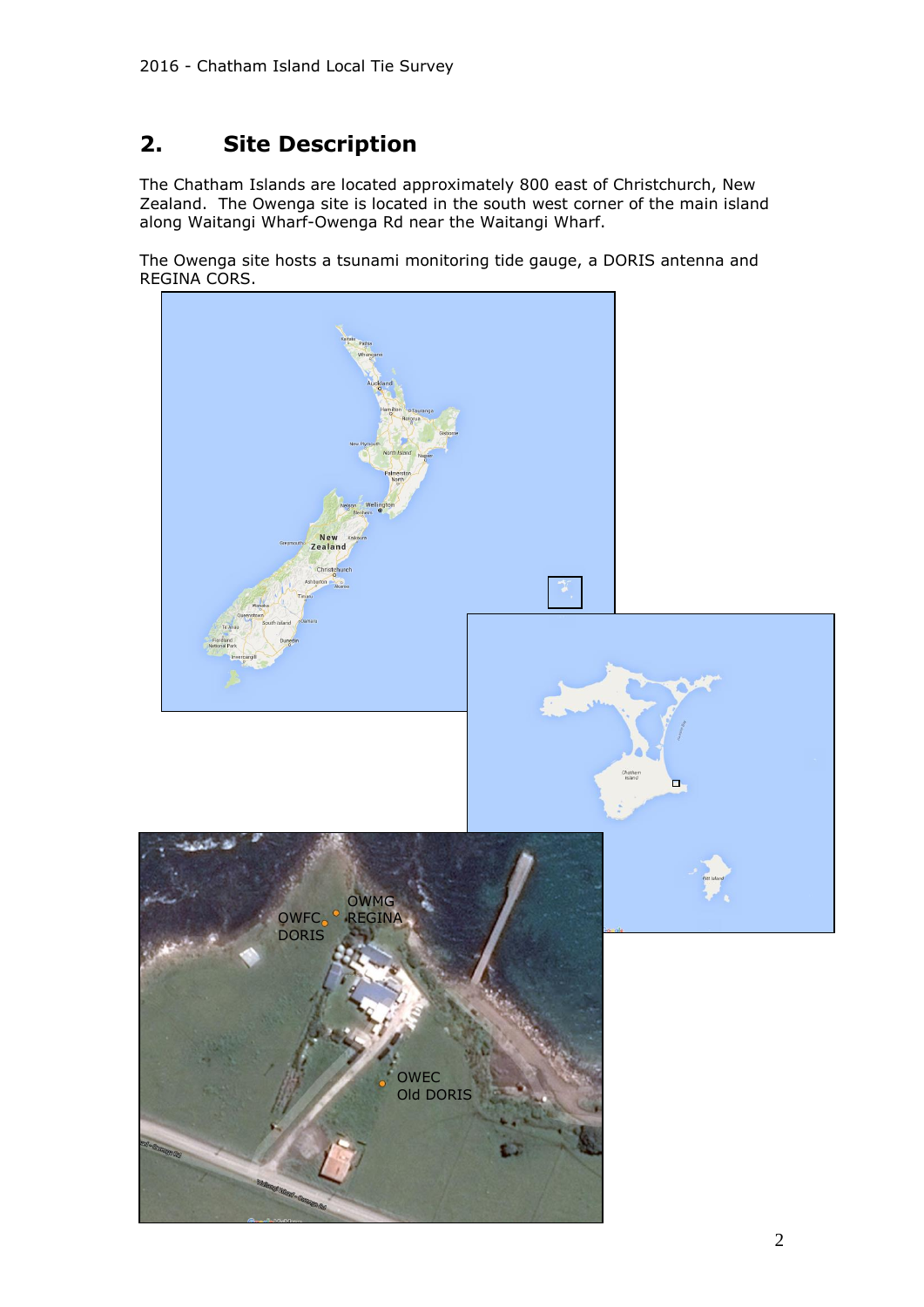| <b>GLOBAL/IERS DESIGNATION</b> |
|--------------------------------|
| OWEC 50253M002                 |
| OWEC 50253S001                 |
| OWFC 50253S002                 |
| OWFC 50253M003                 |
| OWMG 50253M004                 |
| OWNG 50253M001                 |

**Table 2.1** List of survey marks with DOMES at the Chatham Islands site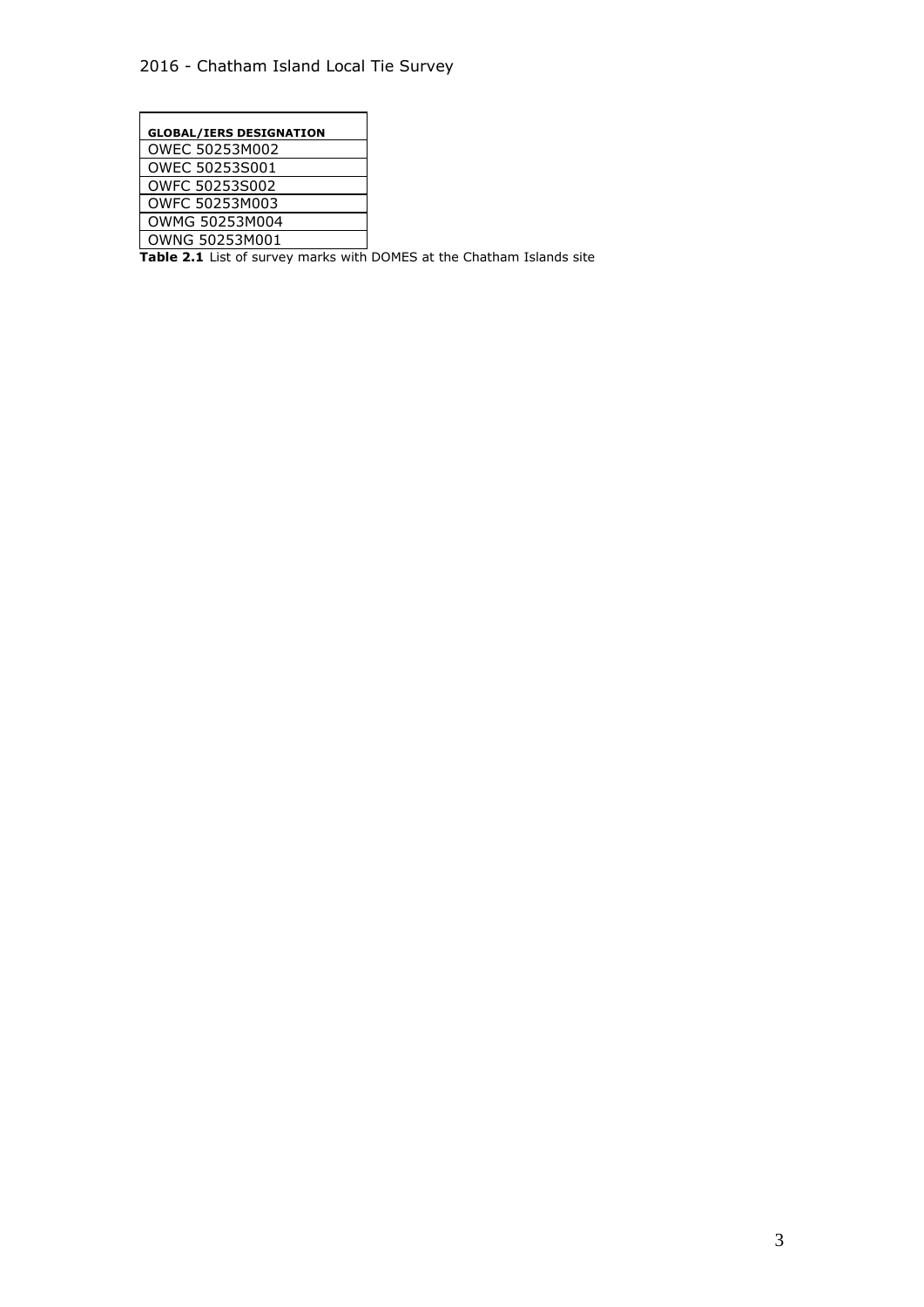# <span id="page-8-0"></span>**3. Instrumentation**

The following section provides the specification and calibration procedures of the equipment used in the June 2016 survey.

# <span id="page-8-2"></span><span id="page-8-1"></span>*3.1. TOTAL STATION*

# **3.1.1. Total Station**

Leica TDRA6000 (S/N 362969)

#### Specification

- EDM (infrared) distance standard deviation of a single measurement: 0.6 mm + 1 ppm;
- Angular standard deviation of a mean direction measured in both faces: 0.15mgon (0.5");
- Last calibrated by the National Measurement Institute Australia on 21 July 2015

#### <span id="page-8-3"></span>**3.1.2. Auxiliary Equipment**

Kestrel 5500 Weather Meter (S/N 2111309) recorded the temperature, pressure and humidity during the survey.

Specification

- Temperature: Accuracy  $\pm$  0.5 °C
- Pressure: Accuracy  $\pm$  1.5 mbar
- <span id="page-8-4"></span>• Relative Humidity: Accuracy  $\pm 2\%$

# *3.2. SETUP AND CENTERING EQUIPMENT*

#### <span id="page-8-5"></span>**3.2.1. Optical Plummet**

A Leica FG-L30 (S/N: 609048) zenith and nadir optical plummet was used to centre and level all instruments and target set-ups.

# <span id="page-8-6"></span>**3.2.2. Targets and Reflectors**

The standard target kit includes:

- 4 x Leica GPH1P Precision Prisms
- 4 x Leica Tribrach
- 4 x Leica GZR3 Prism Carriers with Optical Plummets
- Leica GPH1P prisms have an offset of approximately 0.0000m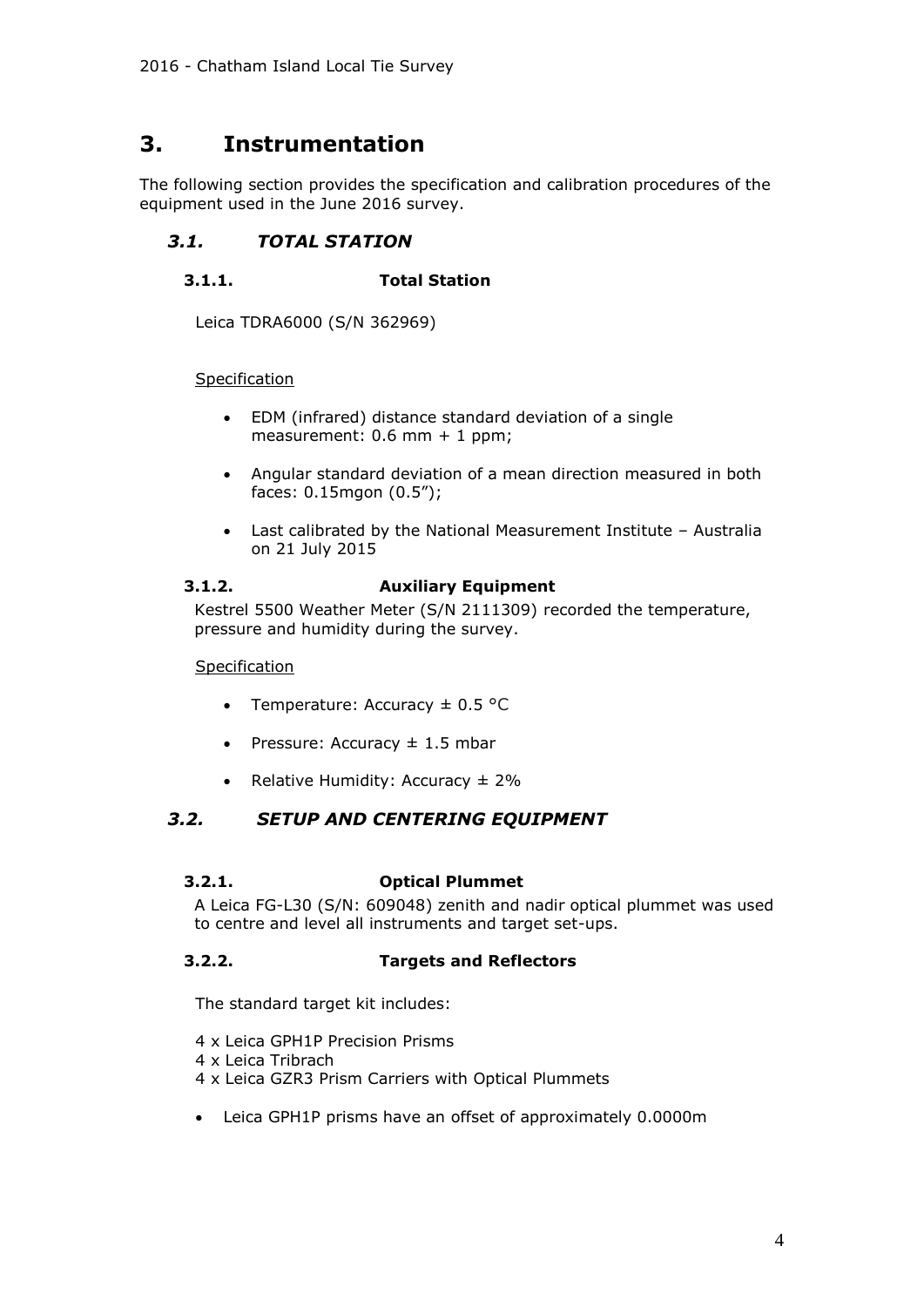# <span id="page-9-1"></span>*3.3. LEVELLING*

# <span id="page-9-0"></span>**3.3.1. Levelling Instruments**

Refer to section 3.1.1 for description of Total Station.

#### <span id="page-9-2"></span>**3.3.2. Levelling Rods**

- A fixed height stainless steel rod with Leica style bayonet mount was used with a bi-pole for stability (ARGN3).
- <span id="page-9-3"></span>• A levelling stub  $(#3)$

# *3.4. TRIPODS*

4x Wooden Tripods

<span id="page-9-4"></span>1x Leica GLS14 Mini reflector pole (S/N 403427)

# *3.5. GNSS UNITS*

Survey grade Trimble receivers and antennae were used during the survey.

# <span id="page-9-5"></span>**3.5.1. GNSS Receivers**

| <b>SITE</b>             | <b>SERIAL NO.</b> | <b>DESCRIPTION</b> |
|-------------------------|-------------------|--------------------|
| OWEC RM/ OWFC 50253M003 | 04401187          | TRIMBLE 5700       |
| OWN <sub>5</sub>        | 022026074         | TRIMBLE 5700       |
| OWMG ARP                | 5340K46072        | TRIMBLE NETR9      |

<span id="page-9-6"></span>**Table 3.1:** List of GNSS receiver information

# **3.5.2. GNSS Antennae**

| <b>SITE</b>             | <b>SERIAL NO.</b> | <b>TYPE</b> |             |
|-------------------------|-------------------|-------------|-------------|
| OWEC RM/ OWFC 50253M003 | 12621960          | TRM41249.00 | <b>NONE</b> |
| OWN5                    | 12652401          | TRM41249.00 | <b>NONE</b> |
| OWMG ARP                | 5406354937        | TRM59800.00 | <b>NONE</b> |

**Table 3.2** List of GNSS antennae information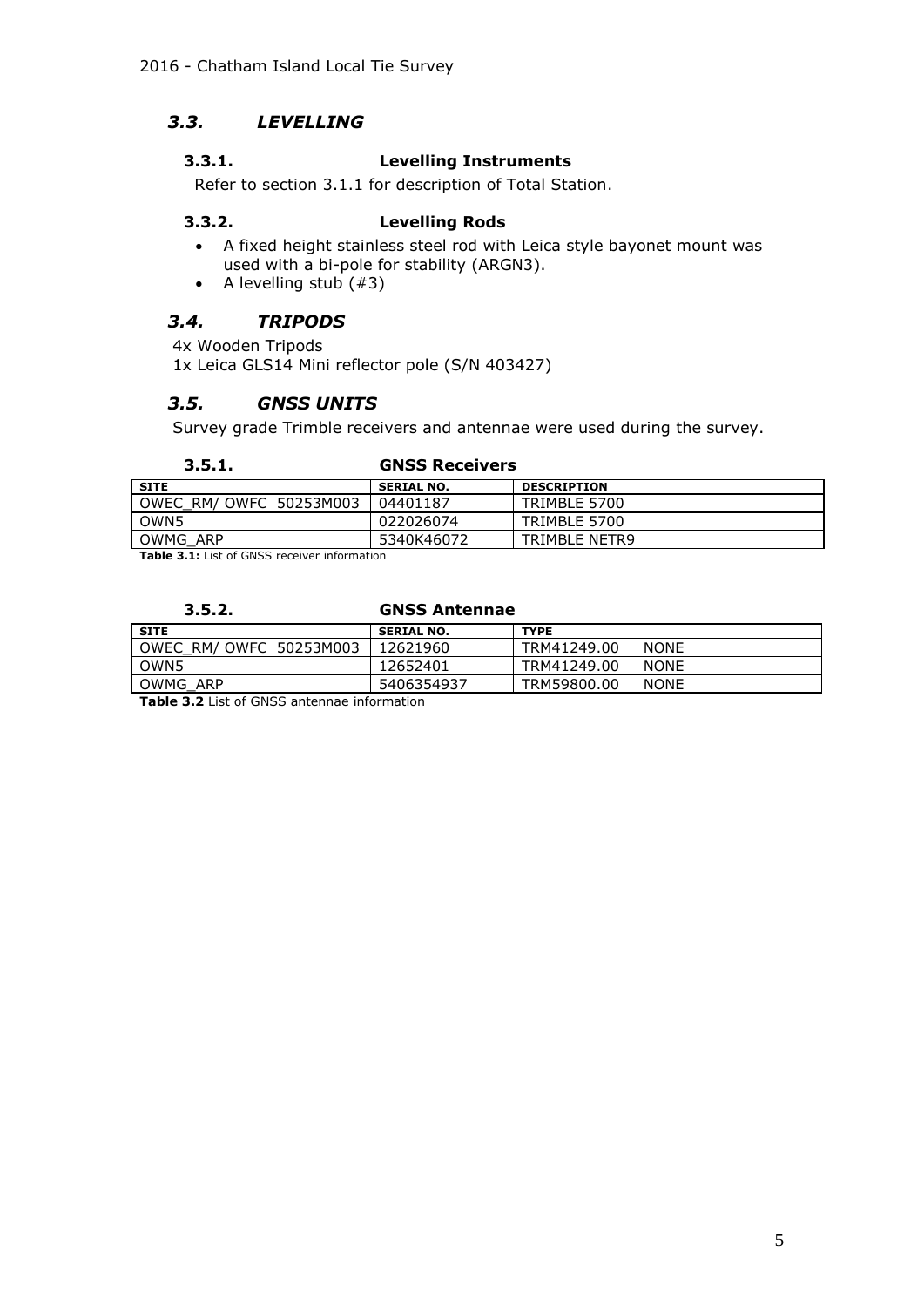# <span id="page-10-0"></span>**4. Network Measurement**

# <span id="page-10-1"></span>*4.1. GROUND NETWORK*

<span id="page-10-2"></span>

| 4.1.1.                   |                                       | Listing                                                                             |
|--------------------------|---------------------------------------|-------------------------------------------------------------------------------------|
| <b>SITE</b>              | <b>ADJUSTMENT</b><br><b>REFERENCE</b> | <b>DESCRIPTION</b>                                                                  |
| OWEC<br>50253M002        | OWEC_RM                               | DORIS marker, pin located in concrete plinth                                        |
| OWEC<br>50253S001        |                                       | Former DORIS reference point (red ring on antenna)                                  |
| <b>OWFC</b><br>50253S002 | <b>OWFC</b>                           | DORIS reference point (red ring on antenna)                                         |
| <b>OWFC</b><br>50253M003 | OWFC_RM                               | Stainless steel pin located in concrete plinth underneath<br>permanent DORIS beacon |
| OWN1                     | OWN1                                  | 12mm stainless steel grouted into a 20mm iron tube                                  |
| OWN <sub>2</sub>         | OWN <sub>2</sub>                      | 12mm stainless steel grouted into a 20mm iron tube                                  |
| OWN3                     | OWN3                                  | 12mm stainless steel grouted into a 20mm iron tube                                  |
| OWN4                     | OWN4                                  | 12mm stainless steel grouted into a 20mm iron tube                                  |
| OWN5                     | OWN5                                  | 12mm stainless steel grouted into a 20mm iron tube                                  |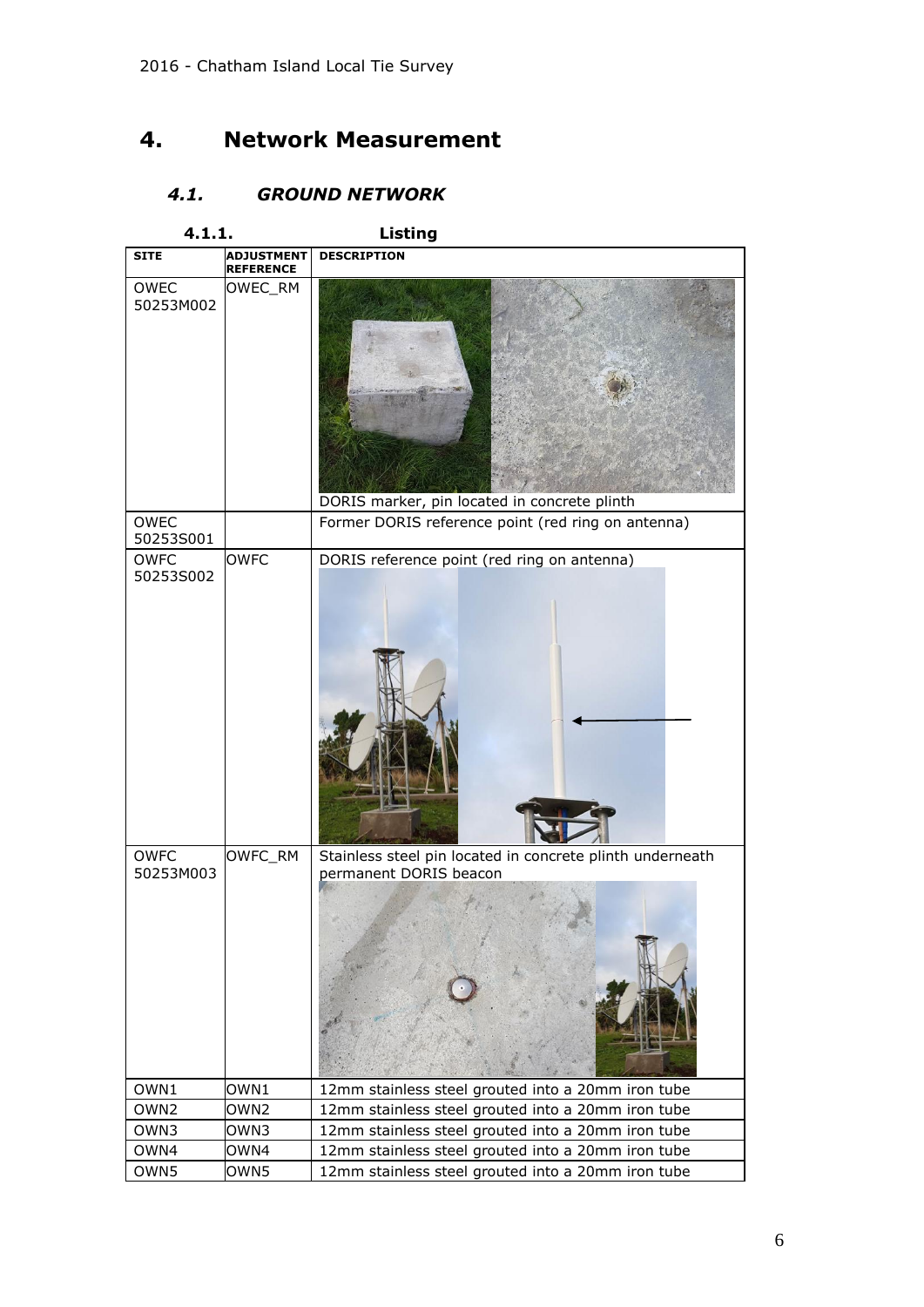| OWN6                     | OWN <sub>6</sub> | Iron spike                                                                                                  |
|--------------------------|------------------|-------------------------------------------------------------------------------------------------------------|
| <b>OWMG</b><br>50253M003 | <b>OWMG</b>      | CORS reference mark a stainless steel pin a concrete<br>plinth                                              |
| <b>OWNG</b>              |                  | OWMG_ARP CORS antenna reference point                                                                       |
| 50253M001                |                  | Former CORS site stainless steel pin in concrete plith -<br>now buried under approx. 0.8m of soil and metal |

**Table 4.1** Description of network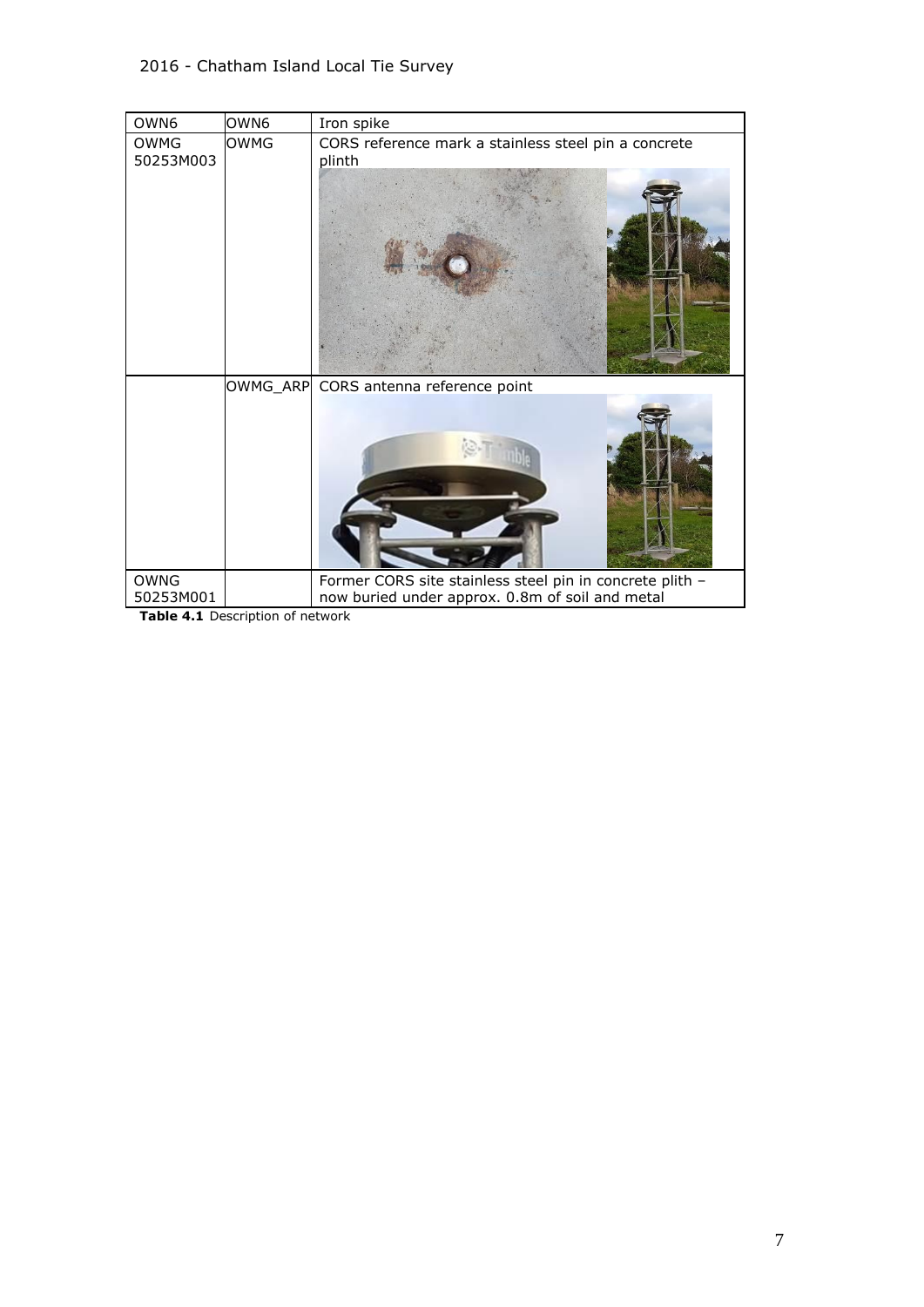<span id="page-12-0"></span>

**Figure 4.2:** The terrestrial network showing the ground control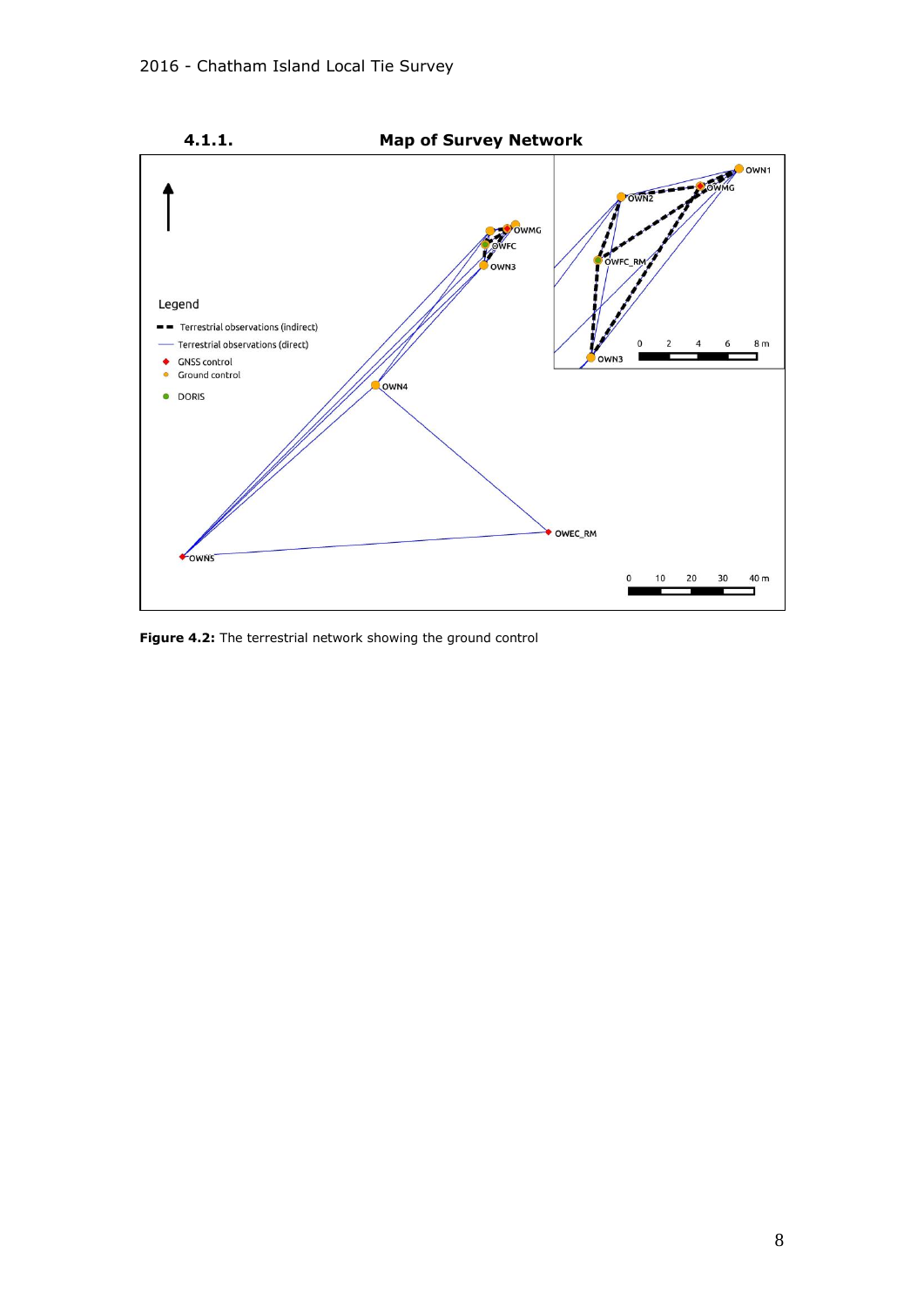# <span id="page-13-0"></span>**5. Observations**

# <span id="page-13-1"></span>*5.1. TERRESTRIAL NETWORK SURVEY*

A precise EDM traverse was conducted between all ground control marks on site (refer Figure **4.1**).

Five sets of face left/face right observations were completed and recorded at each ground control mark. Horizontal angles, slope distances and zenith distances were recorded. .

The temperature, pressure, and relative humidity were recorded every 30 minutes or when there was a noticeable change in the weather. These observations were interpolated to the times of observation to calculate ppm corrections to the observed distances.

# <span id="page-13-2"></span>*5.2. PRECISE LEVELLING*

Precise levelling was conducted between all the ground control marks using the EDM Height Traversing technique (Johnston et al, 2002). Height difference observations were made using a Leica TDRA6000 Total Station to a prism mounted on a fixed height stainless steel prism pole (approximately 1.5m in height).

Atmospheric conditions (temperature, pressure, and relative humidity) were recorded every 30 minutes.

Levelling loops covering all monuments in the survey network were completed in both directions (Figure **6.1**). Each instrument set-up involved reading five rounds of face left/face right observations to a single prism set-up over two marks. The levelling observations zenith and slope distances were reduced to determine change of height with between marks.



**Figure 5.1:** Precise levelling network, observed two way height differences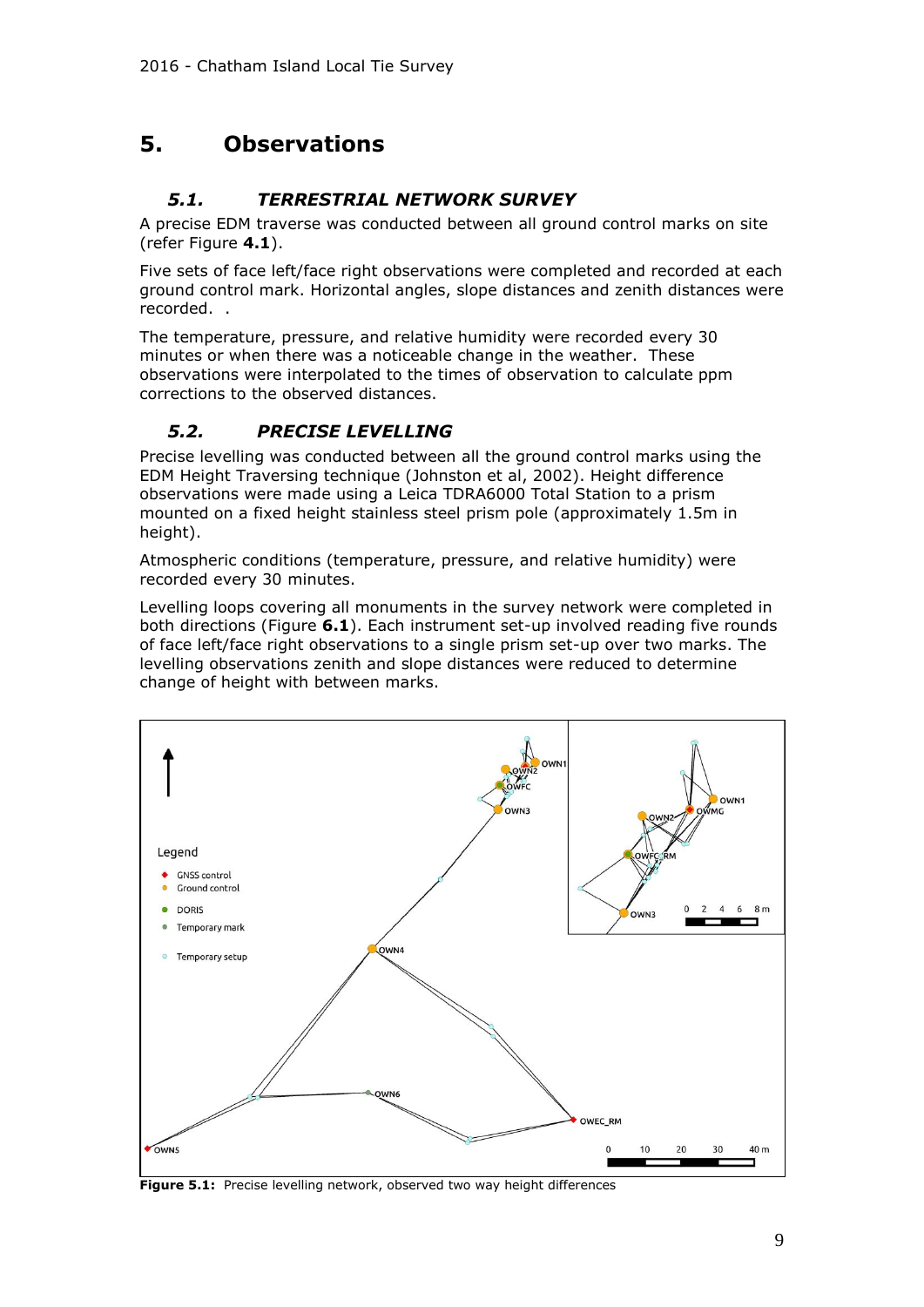# <span id="page-14-0"></span>*5.3. GNSS*

At least 16 hours of GNSS observations were collected at the OWMG, OWEC and OWN5.

<span id="page-14-1"></span>

| 5.3.1.         |                                       | <b>GNSS Receivers</b>               |                                   |                    |
|----------------|---------------------------------------|-------------------------------------|-----------------------------------|--------------------|
| <b>SITE</b>    | <b>ADJUSTMENT</b><br><b>REFERENCE</b> | <b>DATA START</b><br>(YY:DDD:SSSSS) | <b>DATA END</b><br>(YY:DDD:SSSSS) | <b>DESCRIPTION</b> |
| OWEC 50253M002 | <b>IOWEC RM</b>                       | 16:152:05790                        | 16:152:69900                      | TRIMBLE 5700       |
| OWMG           |                                       | OWMG ARP 16:152:00000               | 16:152:86370                      | TRIMBLE NETR9      |
| OWN5           | lown5                                 | 16:152:07230                        | 16:152:71430                      | TRIMBLE 5700       |

<span id="page-14-2"></span>**Table 5.1:** List of GNSS receivers and observation times

| 5.3.2. | <b>GNSS Antennae</b> |
|--------|----------------------|
|        |                      |

| <b>SITE</b>      | <b>ADJUSTMENT</b><br><b>REFERENCE</b> | <b>DATA START</b><br>(YY:DDD:SSSSS) | <b>DATA END</b><br>(YY:DDD:SSSSS) | <b>DESCRIPTION</b> |             |
|------------------|---------------------------------------|-------------------------------------|-----------------------------------|--------------------|-------------|
| OWEC 50253M002   | <b>OWEC RM</b>                        | 16:152:05790                        | 16:152:69900                      | TRM41249.00        | <b>NONE</b> |
| OWMG             |                                       | OWMG ARP 16:152:00000               | 16:152:86370                      | TRM59800.00        | <b>NONE</b> |
| OWN <sub>5</sub> | OWN5                                  | 16:152:07230                        | 16:152:71430                      | TRM41249.00        | <b>NONE</b> |

**Table 5.2** List of GNSS antennae and observation times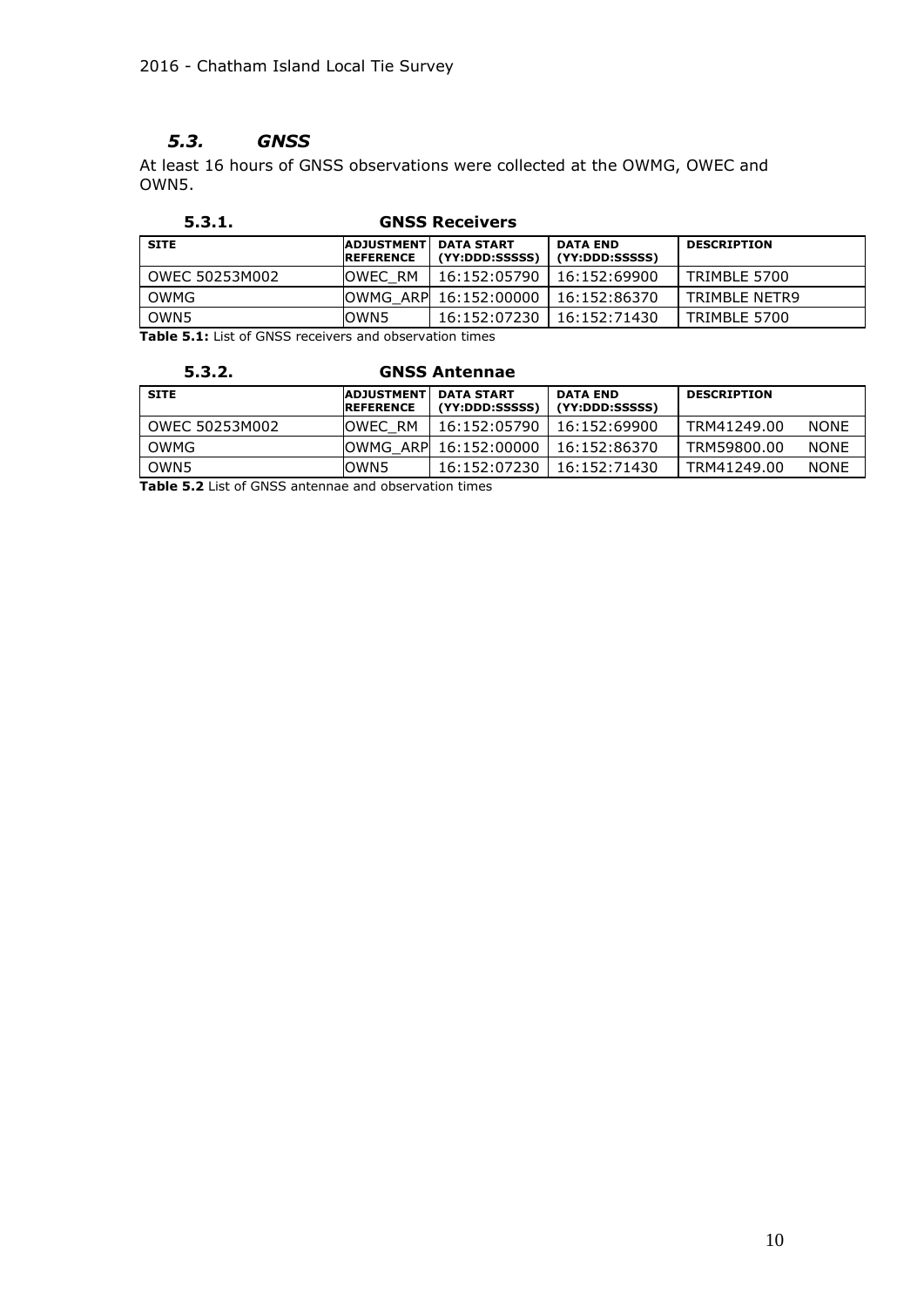# <span id="page-15-1"></span><span id="page-15-0"></span>*5.4. INDIRECT OBSERVATIONS*

### **5.4.1. Horizontal Position**

The horizontal reference points for the GNSS antenna and DORIS beacon were determined using the indirect technique to avoid disturbing the antennae. At least three symmetrically opposite pairs were observed on each antenna including observations to ground control marks within the rounds. The horizontal angles pairs were averaged. The averaged horizontal angles from the three reference marks were intersected within the adjustment to determine the horizontal position of the antenna reference points of the DORIS beacon and GNSS antenna.

This method assumes that the antennae have been manufactured to be perfectly symmetrical.



<span id="page-15-2"></span>**Figure 5.4** Diagram of the antenna reference point for the DORIS beacon (Donal. T., 2012)

# **5.4.2. Vertical Position**

The vertical position of the DORIS beacon and GNSS antenna were determined using the precise EDM heighting technique. Their heights were determined relative to at least two other reference marks within the network.

The vertical reference position of the DORIS beacon was calculated by averaging the heights determined to the top and bottom of the red ring (antenna reference point). The distance to the reference line was measured by the total station in reflectiveless mode.

The vertical position of the antenna reference point for the GNSS antenna was determined by averaging the observation to the levelling stub that was place of the outer left and right edges of the antenna. This method assumes the difference between the antenna reference point (ARP) and top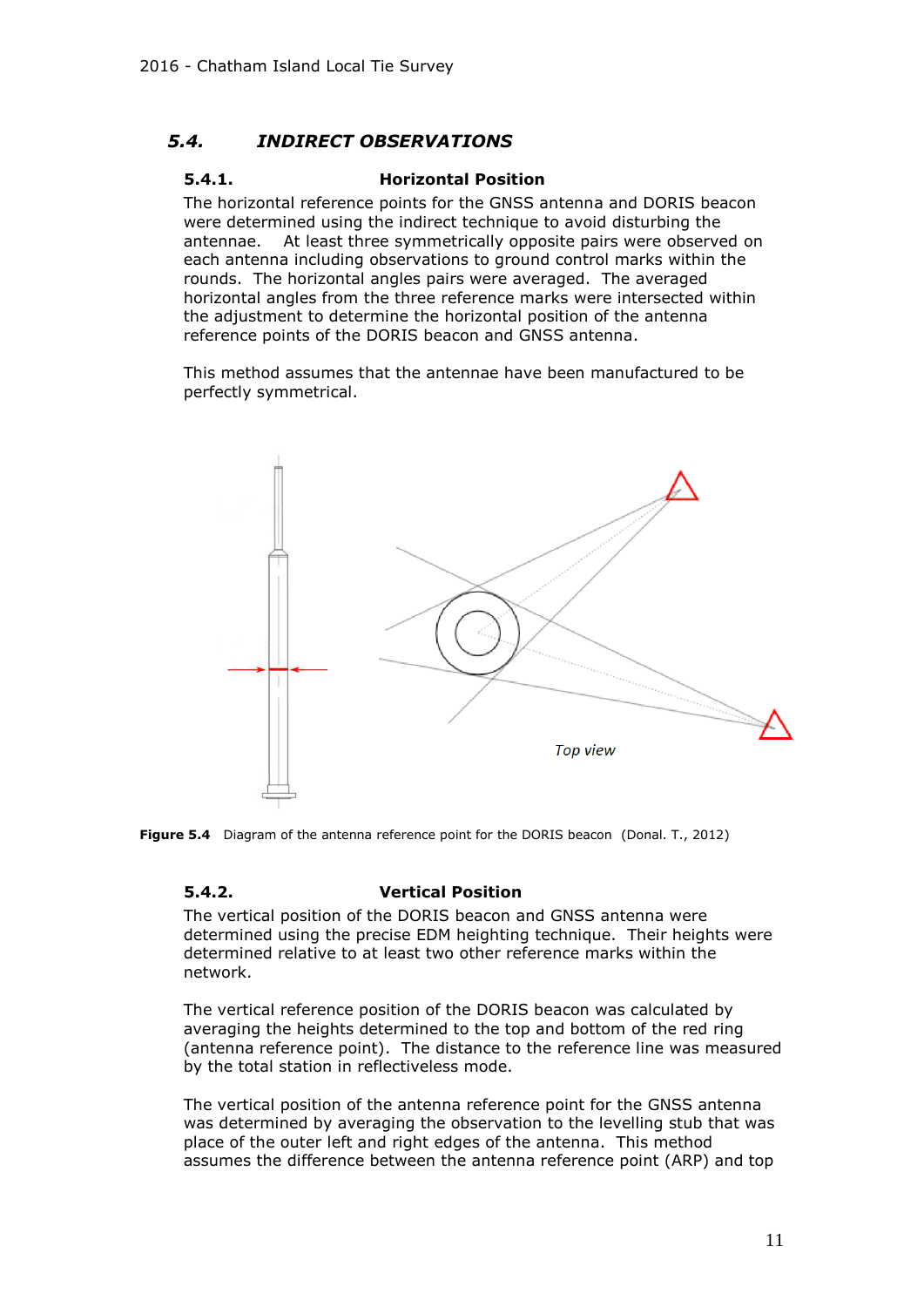of choke ring (TCR) is manufactured to the factory specifications of 0.1080m for the TRM59800.00 antenna.

# <span id="page-16-0"></span>**5.4.3. Target Height Determination**

Obtaining the correct height of the targets used in the leveling was an important step in the survey as any uncertainty in the target heights would be transferred into the vertical positions of the DORS and GNSS antennae.

The height of instrument were determined using the reuger heighting technique (Reuger and Brunner, 1981). The technique involves the observation of one round of face left/face right vertical angles to specific graduations on a levelling staff (in this case 0.8, 1.2, 1.6 and 2.0m) placed on a survey mark. This technique works best when the mid-graduations of the levelling staff are approximately horizontal from the instrument trunion axis.

$$
H = \frac{S_2 \cot Z_1 - S_1 \cot Z_2}{\cot Z_1 - \cot Z_2}
$$

**Figure 5.4:** Formula for the total station instrument heighting technique where Sn are the staff readings, Zn are the zenith angles (Rueger and Brunner, 1981).

The height of the each target relative to the instrument height was then determined using the EDM levelling technique. The instrument height and target height relative to the instrument were combined to obtain a value for the target heights. This was repeated and the averaged value was used.

| TARGET            | <b>DETERMINED HEIGHTS</b> |
|-------------------|---------------------------|
| Stub              | 0.1603m                   |
| Fixed height pole | 1.5668m                   |
| GLS14 mini pole   | 0.2005m                   |

**Table 5.1:** Determined target heights used within the survey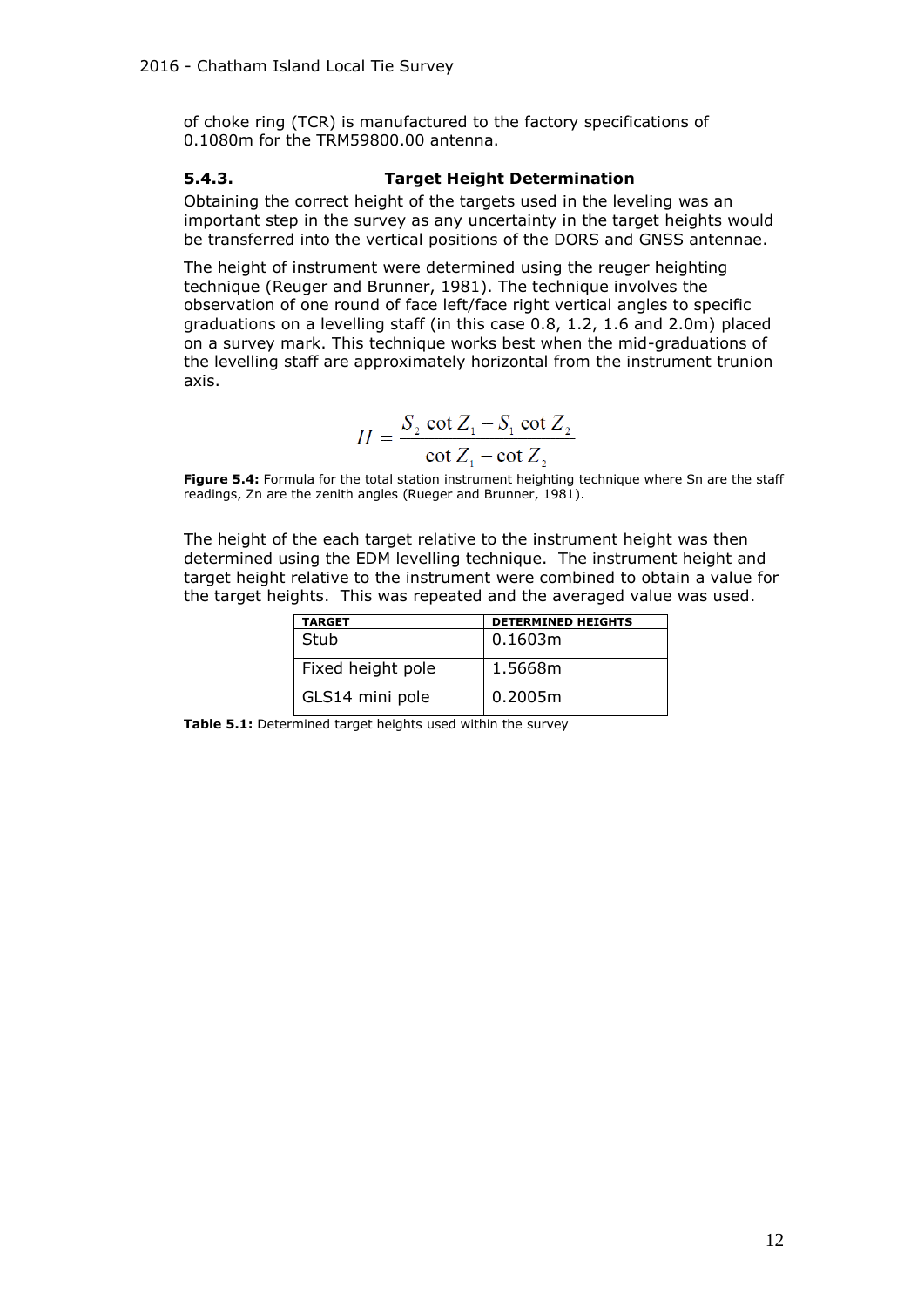# <span id="page-17-0"></span>**6. Data Analysis and Results**

# *6.1. DATA PRE-PROCESSING*

# <span id="page-17-2"></span><span id="page-17-1"></span>**6.1.1. Terrestrial data reductions**

The horizontal angle, slope distance, and zenith angle observations were reduced using software writtenby LINZ to average observation sets and apply corrections for atmospherics and target offsets. This software outputs the reduced observations into a format compatible the snappy adjustment software (Section **[6.3](#page-17-7)**).

# <span id="page-17-3"></span>**6.1.1. Levelling**

The raw observations were reduced using the same process described in [6.1.1.](#page-17-2) The levelling observations were reduced further using levelling reduction script to derive the change in heights between survey marks. The software outputs the reduced observations into a format compatible the snappy adjustment software (Section **[6.3](#page-17-7)**)

# <span id="page-17-4"></span>*6.2. GNSS*

# **6.2.1. Analysis Software**

<span id="page-17-5"></span>The GNSS data analysis was undertaken using the Bernese GPS Processing Software Version 5.2 within the AUSPOS online data processing facility. An International Terrestrial Reference Frame 2008 (ITRF 2008) solution was minimally constrained in a regional solution.

The AUSPOS processing report specifies that "Coordinate constraints are applied at the Reference sites with standard deviation of 1mm and 2mm for horizontal and vertical components respectively" and "IGS08 station coordinates and velocities mapped to the mean epoch of observation."

# <span id="page-17-7"></span><span id="page-17-6"></span>*6.3. COMBINED LEAST SQUARES ADJUSTMENT*

The software and associated versions used to calculate this solution are list below and are available at<http://github.com/linz>

python-linz-geodetic 1.7.0-1 python-linz-adjustment 2.5.0-1 python-numpy 1:1.8.2-0ubuntu0.1 python-scipy 0.13.3-1build1

The data was processed using a Land Information New Zealand least squares adjustment package called snappy (survey network adjustment programme in python [https://github.com/linz/python-linz-adjustment\)](https://github.com/linz/python-linz-adjustment). The software is able to calculate instrument and target heights within the control network using the observations and height differences provided by the EDM levelling. Within the adjustment the temporary levelling points (TP $##$ ) are assigned an arbitrary fixed coordinate above which the instrument height is calculated. This approach is used as the horizontal location of these points are not observed.

The combined adjustment is minimally constrained by the OWMG\_ARP, OWN5 and OWEC\_RM AUSPOS ITRF2008 coordinates and their associated uncertainties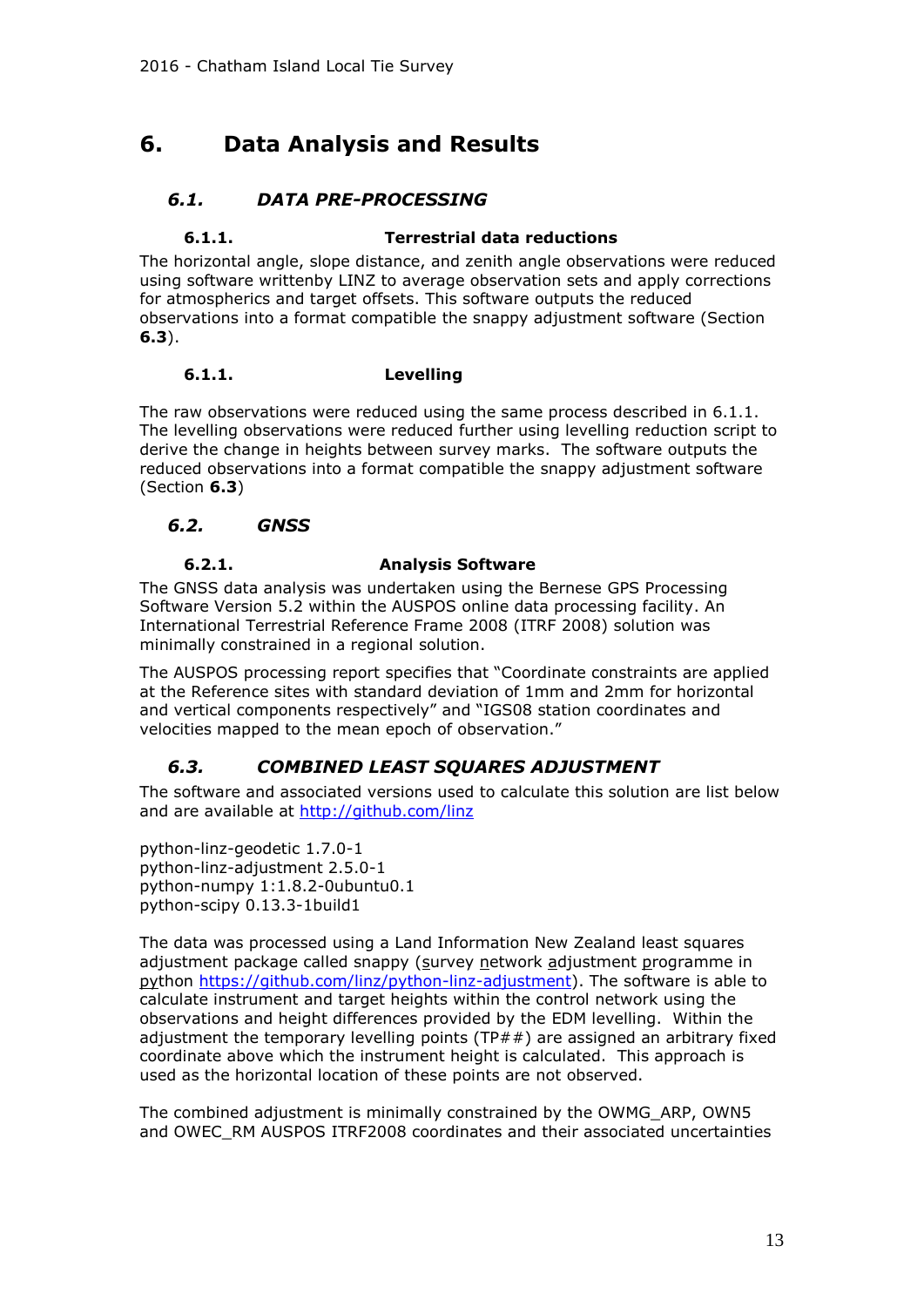downweighted by a factor of 10. The downweighting is to avoid the GPS observations influencing the total station observations which have a greater relative accuracy.

reweight\_observation\_type GX 10.0 reweight\_observation\_type HA 1.2 reweight\_observation\_type LV 1.9 reweight\_observation\_type SD 1.5 reweight\_observation\_type ZD 1.9

#### <span id="page-18-0"></span>*6.4. SINEX FILE GENERATION*

The SINEX file name is 50253\_LNZ\_2016-152.snx is generated by the LINZ snappy software.

| <b>ADJUSTMENT</b><br><b>REFERENCE</b> | <b>CODE USED</b><br><b>WITHIN SINEX</b> | <b>DOMES</b> | <b>DESCRIPTION</b>     |
|---------------------------------------|-----------------------------------------|--------------|------------------------|
| OWMG ARP                              | MGRP                                    |              | OWENGA REGINA ARP      |
| <b>OWFC</b>                           | <b>OWFC</b>                             | 50235S003    | OWENGA DORIS ARP       |
| OWFC RM                               | <b>FCRM</b>                             | 50253M003    | <b>OWENGA DORIS RM</b> |
| OWEC RM                               | <b>FCRM</b>                             | 50253M002    | <b>OWENGA DORIS RM</b> |
| OWMG                                  | <b>OWMG</b>                             | 50253M004    | OWENGA REGINA RM       |

**Table 6.1:** Points and marks within SINEX file

*Sum of squared residuals: 979.262750 Number of parameters: 112 Number of observations: 1117 Degrees of freedom: 1005 Standard error of unit weight 0.9871*

#### *Summary of residuals*

| Type | NRes RMS                 |
|------|--------------------------|
| AZ   | 0.0000<br>$\mathfrak{t}$ |
| GX   | 5 0.9731                 |
| НA   | 307 1.0062               |
| HD   | 1.0000<br>0              |
| LV   | 0.9468<br>454            |
| SD   | 0.9944<br>179            |
| 7D   | 1.0198<br>179            |
|      |                          |

# *6.5. DISCUSSION OF RESULTS*

#### <span id="page-18-2"></span><span id="page-18-1"></span>**6.5.1. Results**

| <b>YEAR</b>         | <b>OWFC</b><br>50253M003<br><b>TO</b> | Δ EAST<br>(M) | $\partial(MM)$ | <b>A NORTH</b><br>(M) |     | $ \partial(MM) \Delta UP (M) $ | $\partial(MM)$ |  |  |  |
|---------------------|---------------------------------------|---------------|----------------|-----------------------|-----|--------------------------------|----------------|--|--|--|
| 2016                | <b>OWEC 50253M002</b><br>(RM)         | 31,8369       | 2.0            | $-88.1983$            | 0.1 | 0.1285                         | 0.2            |  |  |  |
| <b>ECCENTRICITY</b> |                                       |               |                |                       |     |                                |                |  |  |  |
| 2016                | <b>OWFC 50253S003</b><br>(ARP)        | $-0.0023$     | 0.1            | $-0.0015$             | 0.1 | 2.4332                         | 0.1            |  |  |  |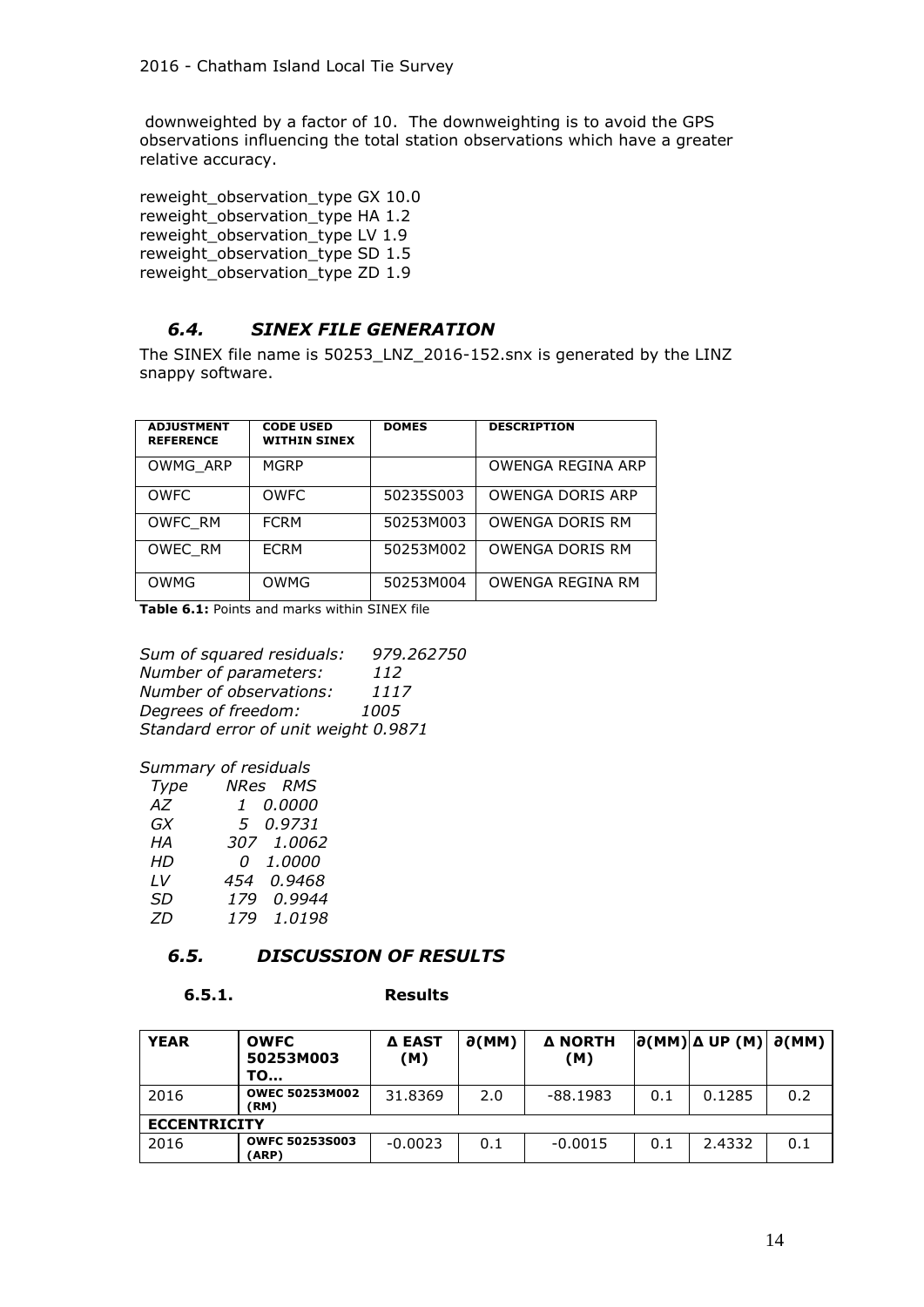| <b>YEAR</b>         | <b>OWMG</b><br>50253M004<br>TO | <b>Δ EAST</b><br>(M) | $\partial(MM)$ | <b>A NORTH</b><br>(M) |     | $ \partial(MM) \Delta UP (M) \partial(MM) $ |     |  |  |  |
|---------------------|--------------------------------|----------------------|----------------|-----------------------|-----|---------------------------------------------|-----|--|--|--|
| 2016                | <b>OWFC 50253M003</b><br>(RM)  | $-6.2732$            | 0.2            | $-5.9170$             | 0.2 | $-0.3394$                                   | 0.1 |  |  |  |
| <b>ECCENTRICITY</b> |                                |                      |                |                       |     |                                             |     |  |  |  |
| 2016                | <b>OWMG (ARP)</b>              | 0.0003               | 0.1            | 0.0004                | 0.1 | 2.0352                                      | 0.2 |  |  |  |

**Table 6.2:** Vectors between point and marks of interest

The 2mm standard error in the east component between OWFC and OWEC is due to the uncertainty in the orientation provided by the GPS observations to OWMG\_ARP, OWN5 and OWFC\_RM.

 OWMG Marker->ARP Up Ecc. (m) : 002.0352 Marker->ARP North Ecc(m) : 000.0004 Marker->ARP East Ecc(m) : 000.0003

 OWFC Marker->ARP Up Ecc. (m) : 002.4332 Marker->ARP North Ecc(m) :-000.0015 Marker->ARP East Ecc(m) : -000.0023

# **6.5.2. Comparison with Previous Surveys**

<span id="page-19-0"></span>There are no previous surveys to these sites.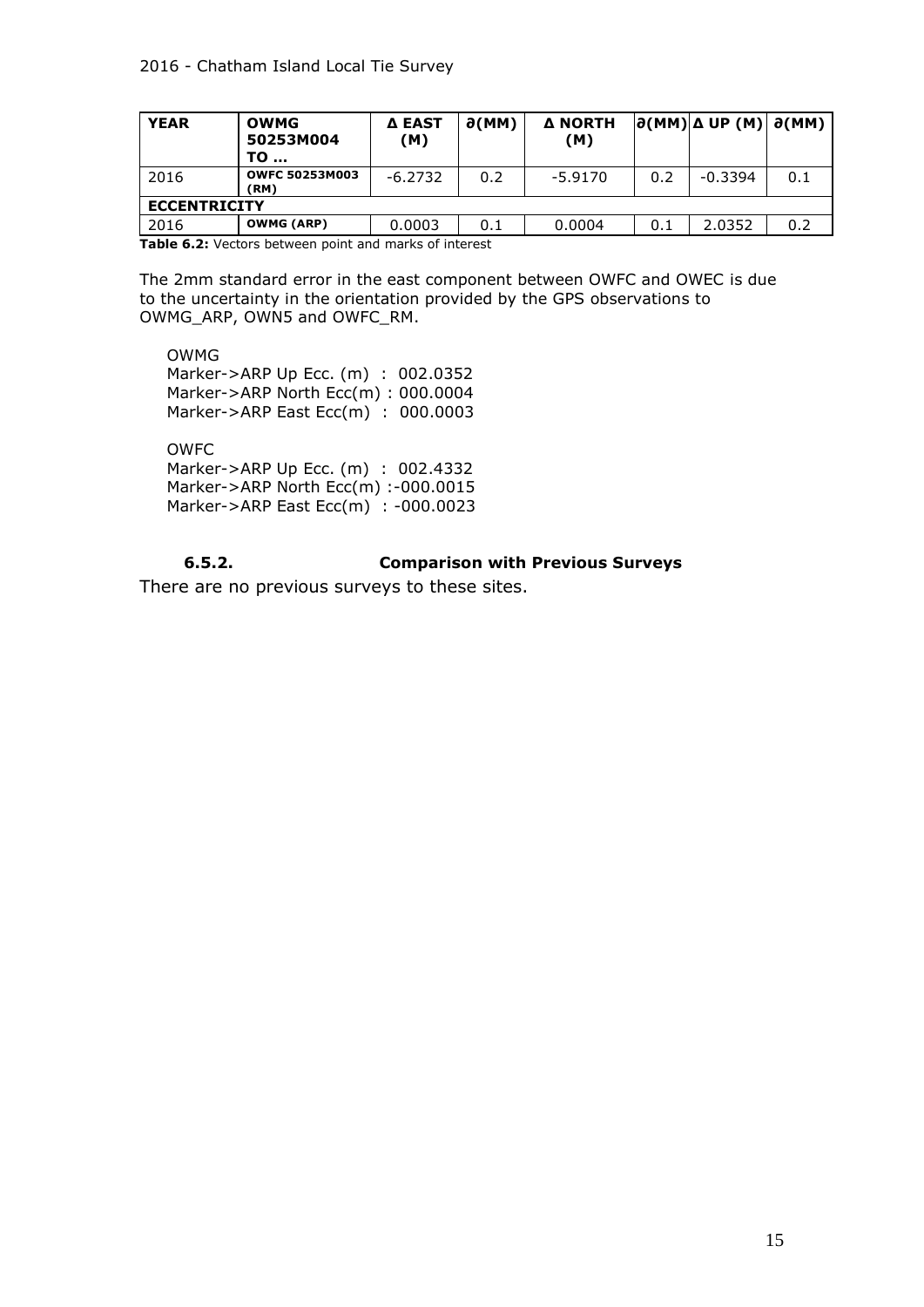# <span id="page-20-0"></span>**7. Planning Aspects**

It is not advisable to undertake future surveys during April to September due to limited day light and increased rain fall during these month.

#### **Logistical Notes:**

*Cargo:*

Ensure the cargo handlers are notified of additional cargo at least a week in advance. It was approx. 150kgs at \$3.50 per kg. Should be paid for at the Air Chatham's office for both the to and from flights.

If cargo is on the same flight it should be able to be picked up from the Air Chatham's office the next day at 8am. You should check that it is booked on for the return trip. Fish get priority so they may not be able to get it on to the same flight.

### **Land owner contact details:**

OWEC is now located on land owned by the Chatham Island Food Company. It may not be available in the future. Chatham Island Food Company (Delwyn Tuanui) +64 3 3050 572 delwyn@chathamislandfood.com

OWMG and OWFC is on land owned by Alfred Preece Alfed Preese +64 3 3050 267 awpreece@xtra.co.nz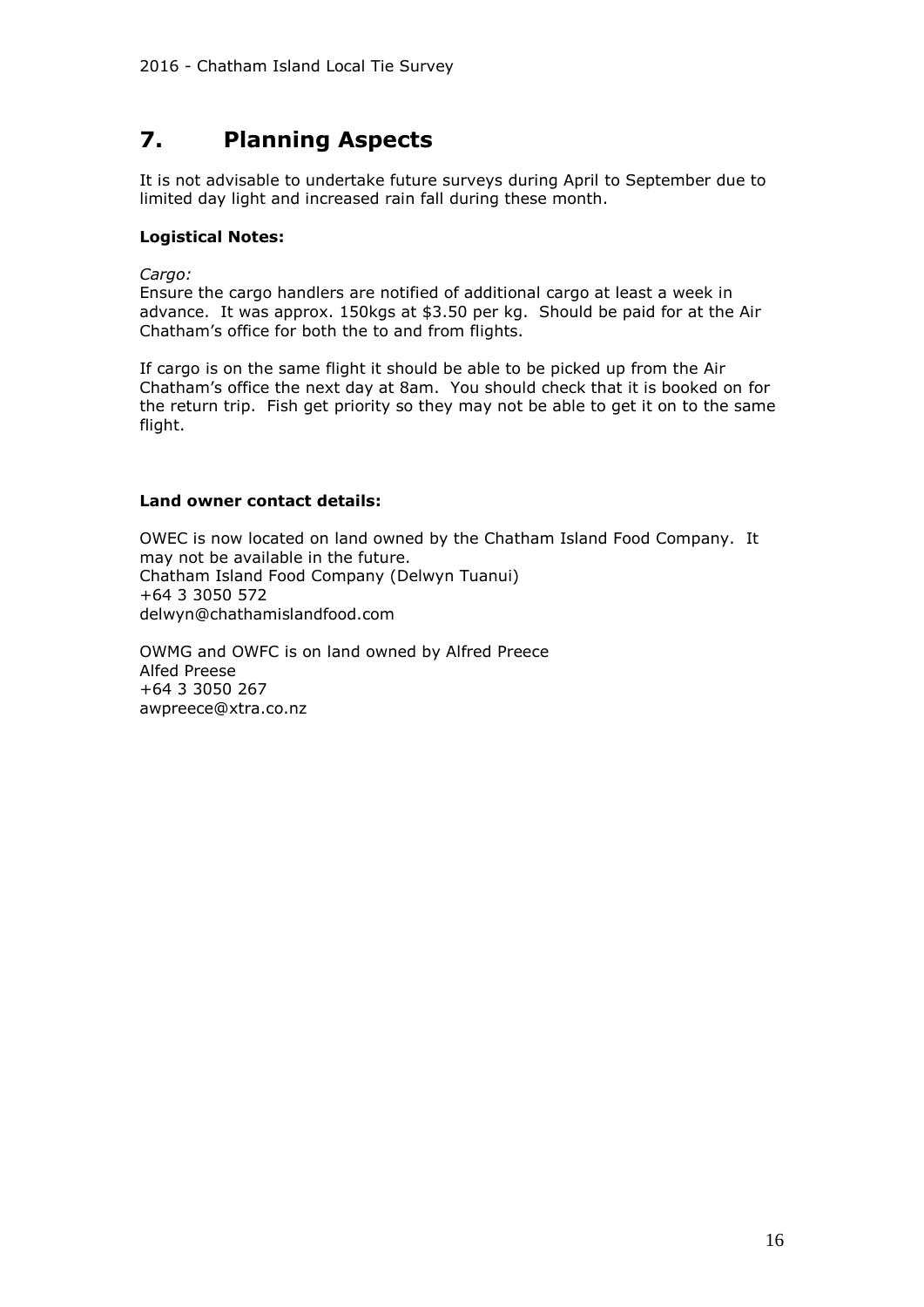# <span id="page-21-0"></span>**8. References**

Hodge B ,Continuous GPS Station – New Site Report WARK — Warkworth (2009)

Ruddick, R. Woods A. The 2009 Mount Pleasant (Hobart) Observatory Local Tie

Johnston, G., Twilley, B. and Yates, S., 2002. Total Station Levelling, Geoscience Australia,

National Mapping Division internal document, presented at *26th National Surveying Conference*, Darwin NT, July 2002.

Rueger J. M., and Brunner F.K., 1981. Practical results of EDM-Height Traversing, *The Australian Surveyor*, June, 1981, Vol. 30, No. 6.

Sarti, P., Sillard, P. and Vittuari, L. (2004). Surveying co-located space-geodetic instruments for

ITRF computation. Journal of Geodesy (2004) 78: 210-222.

IGN Service de Géodésie et Nivellement., 2013, ITRF Local Surveys Best practice of co-location survey

# *Persons Responsible for Observations*

Paula Gentle Geodetic Surveyor National Geodetic Office Land Information New Zealand P.O. Box 5501 Wellington 6145 New Zealand

Phone: +64 4 460 2757 Email: [pgentle@linz.govt.nz](mailto:pgentle@linz.govt.nz)

Mark Goodin Land Information New Zealand P.O. Box 5501 Wellington 6145 New Zealand

Phone: +64 4 460 0192 Email: mgoodin@linz.govt.nz